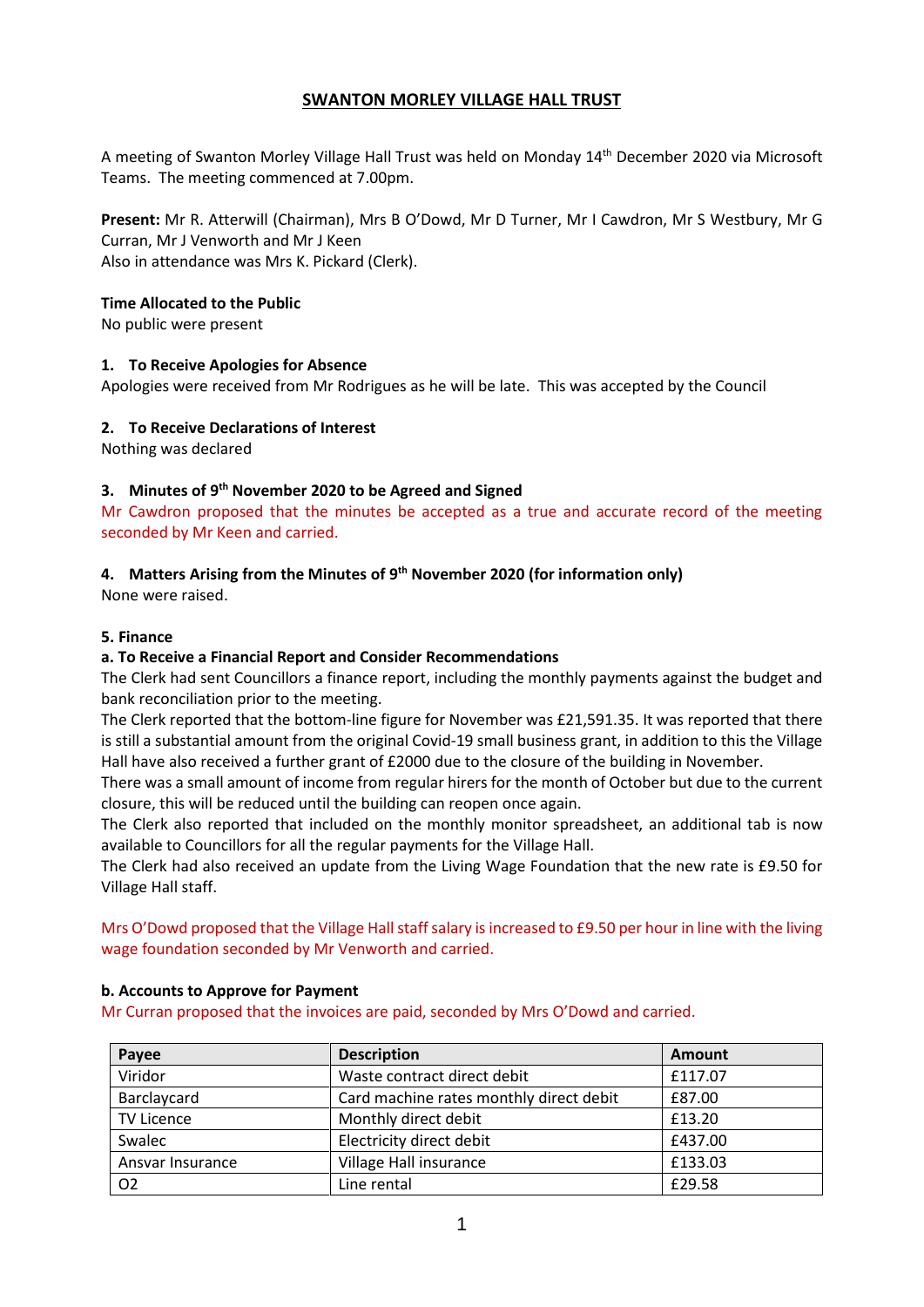| Mole Valley Fuels      | <b>Heating Oil</b>                         | £274.89  |
|------------------------|--------------------------------------------|----------|
| Nigels Plumbing        | Replacement water heater Little Swans (Pd) | £273.00  |
| Oaks CCTV              | Annual contract                            | £396.00  |
| Living Wage Foundation | Annual fee                                 | £72.00   |
|                        | <b>Total</b>                               | £1772.77 |

#### **c. Staff Payments Made (4th November – 3 rdDecember)**

| <b>Type of Work</b>   | <b>Total Payments Made</b> |  |
|-----------------------|----------------------------|--|
| Cleaning & Caretaking | £595.20                    |  |
| <b>TOTAL</b>          | £595.20                    |  |

#### *Mr Rodrigues Joined the meeting*

#### **i. To Agree to Continue the Furlough Scheme for Village Hall staff for December**

Following an informal meeting of the Councillors it was agreed that the caretaker and the cleaner would continue the furlough scheme for the month of December. The Clerk will claim the 80% of their salary.

Councillors then agreed that the Village Hall should remain closed in January due to the uncertainty of the tier system following Christmas and to protect the health and wellbeing of the hirers.

Councillors then discussed continuing the Furlough scheme for the Village Hall staff. It was felt that there would be a requirement for the Caretaker to carry out some hours in January, so it was suggested that he is partially furloughed.

Mr Atterwill proposed that the Village Hall remains closed in January and that the cleaner is continued on the furlough scheme, and that the caretaker will be partially furloughed to carry out any work required, seconded by Mr Westbury and carried.

#### **d. To Agree a Mobile Telephone contract for the Village Hall**

The Administrator had previously sent a report to Councillors for consideration.

The phone will mostly be used for calls in and out but will also need a good camera to enable photographs to be taken and used online (website/social media), to photograph documents to upload or share (in place of a scanner) and to video call. It will need sufficient storage for relevant apps, running systems and photographs or videos – it will not need to store music. It should have a good battery life for functionality. There were three options provided:

#### **Business Contract -**

36-month contract/no upfront fee (apart from Vodafone), including VAT (3GB data 5000 mins/5000 texts) The approximate cost varies between £20.00 and £35.50 per month.

#### **Sim only Contract –**

This option still requires a contract of sorts but often has the flexibility to scale up or down and to be able to cancel after a given time.

The approximate cost varies and would require an initial outlay for a handset.

#### **PAYG Sim**

These costs vary between £5 and £10 per month, and an initial outlay for a handset.

#### **Handset options:**

Sony Experia L4 - £150-£170 initial cost Samsung Galaxy A21 - £120 - £160 initial cost Iphone SE - £400 - £410 initial cost